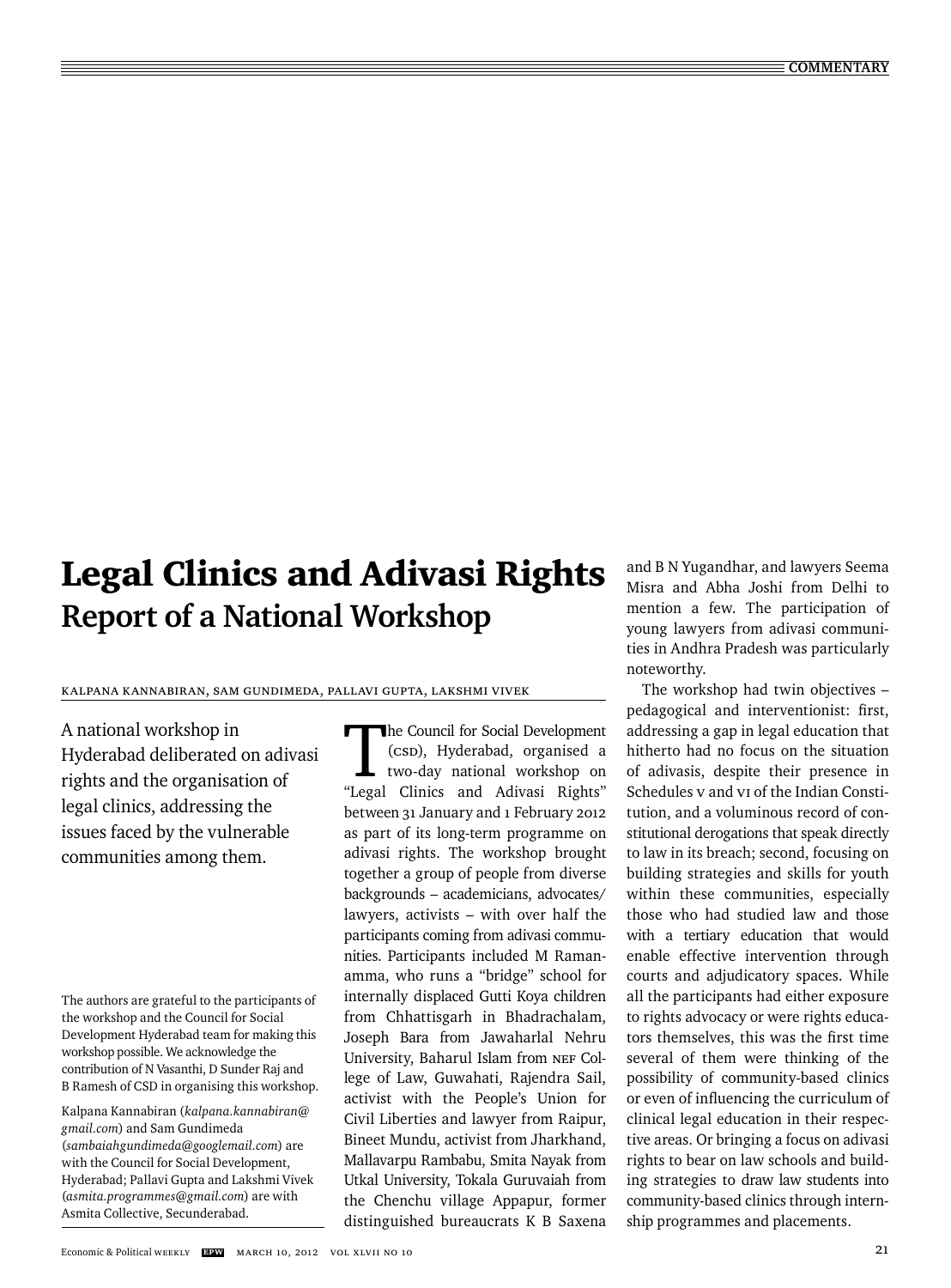The representation of adivasis in public discourse historically has been responsible for policy thrusts that have either been assimilationist, integrationist or exclusionary. The perspectives of the communities in question therefore have not shaped law or policy in any substantial way, even while the latter were meant to uplift these communities. The absence of adivasis from the framework of legal education in India is particularly troubling. Joseph Bara dwelt at length on the difficulties of reorienting the development discourse to speak to adivasi lifeworlds. Freezing adivasis into static moulds, the liberal focus on the individual as the bearer of rights obstructs the conceptualisation of adivasi rights and therefore their actualisation, argued Bineet Mundu. While adivasi history has been one of struggle, there has been a gap in translating this into legal victories.

One of the key issues/problems that discussed at length in the workshop was that of forest and land rights of the adivasis. Of the many points that were discussed around this issue, four points are noteworthy. First, and one that Guruvaiah stated succinctly, was that the forest is central to the very existence of the adivasis. Livelihoods, religion, spirituality, culture and kinship are closely interwoven around the forest and its inhabitants. Far from being a negative reaction to imminent displacement or eviction, this is a positive statement of the right to liberty as being about the right to occupy the land of their ancestors undisturbed.

The second aspect concerns the encounters with the State over the forest and land rights – Joseph Bara pointed to the frequency with which enabling legislations like Panchayats Extension to Scheduled Areas (PESA) are watered down through counterproductive rules or non-implementation; and the efforts by communities to protect, regenerate and conserve forest resources, often in conflict with forest mafias, have led to their being labelled as encroachers in their homelands. The right to land and forest therefore was one that could only be asserted with the greatest difficulty, but as an indispensable first step to building legal strategies.

Third, the experiences of north-eastern states show that land is central to most

The fourth aspect concerns the negative impact of the nexus between the state and the corporate sector. While corporate law is taught in fair detail to students of law, corporate irresponsibility and wilful negligence especially with respect to communities under constitutional protection finds no mention at all in mainstream curricula. And if there is a mention at all, it is confined to courses on law and poverty. Bineet Mundu quoting the example of Chhattisgarh pointed to the dilution of the Chhattisgarh Tenancy Act to the advantage of corporate firms owned by the Jindals and the Tatas.

Many participants pointed out rather forcefully some of the negative effects upon the adivasis due to the developmental policies and programmes pursued by states across India. The present pattern of development is promoting a new form of dictatorship and is really only barely disguised deprivation for adivasis, who want justice and dignity. The Narmada Bachao Andolan slogan, *vikas nahi vinash hai yeh* (this is not development but destruction) tells the story of adivasi encounters with development. Also telling is the destruction of biodiversity in adivasi areas of Chhattisgarh – which is now an embattled state – and has historically been a rice bowl with 22,742 varieties of indigenous paddy.

Forced migration has led to the aggravated marginalisation of adivasi women and their exploitation by labour contractors, especially in urban environments. Smita Nayak detailed the condition of adivasi migrants in Bhubaneswar.

In all areas adivasis are caught in the crossfire between the police-paramilitarymilitary forces on the one side, and Maoist/ other armed movements on the other. Ramanamma's question, "when people from all communities migrate all over the country, why are only adivasis singled out by the police?" needs an answer.

### Adivasi Rights' Clinics

The discussion on displacement and resettlement threw up a very interesting account of positive strategies for clinics. Mallavarapu Rambabu highlighted issues involved in development-induced displacement and inadequacies in the implementation of rehabilitation and resettlement measures for the welfare of the project-affected persons (PAP) of Kovvada Reservoir. He stated that most of the PAP were unaware about the construction of

# Economic&PoliticalWEEKLY **EPW 5-Year CD-ROM 2004-08 on a Single Disk**

The digital versions of *Economic and Political Weekly* for **2004, 2005, 2006, 2007** and **2008** are now available on a single disk. The **CD-ROM** contains the complete text of 261 issues published from 2004 to 2008 and comes equipped with a powerful search, tools to help organise research and utilities to make your browsing experience productive. The contents of the **CD-ROM** are organised as in the print edition, with articles laid out in individual sections in each issue.

With its easy-to-use features, the **CD-ROM** will be a convenient resource for social scientists, researchers and executives in government and non-government organisations, social and political activists, students, corporate and public sector executives and journalists.

Price for 5 year **CD-ROM** (in INDIA)

Individuals - Rs 1500 Institutions - Rs 2500

To order the **CD-ROM** send a bank draft payable at Mumbai in favour of *Economic and Political Weekly*. The CD can also be purchased on-line using a credit card through a secure payment gateway at epw.in

Any queries please email: circulation@epw.in

Circulation Manager, **Economic and Political Weekly** 320-321, A to Z Industrial Estate, Ganpatrao Kadam Marg, Lower Parel, Mumbai 400 013, India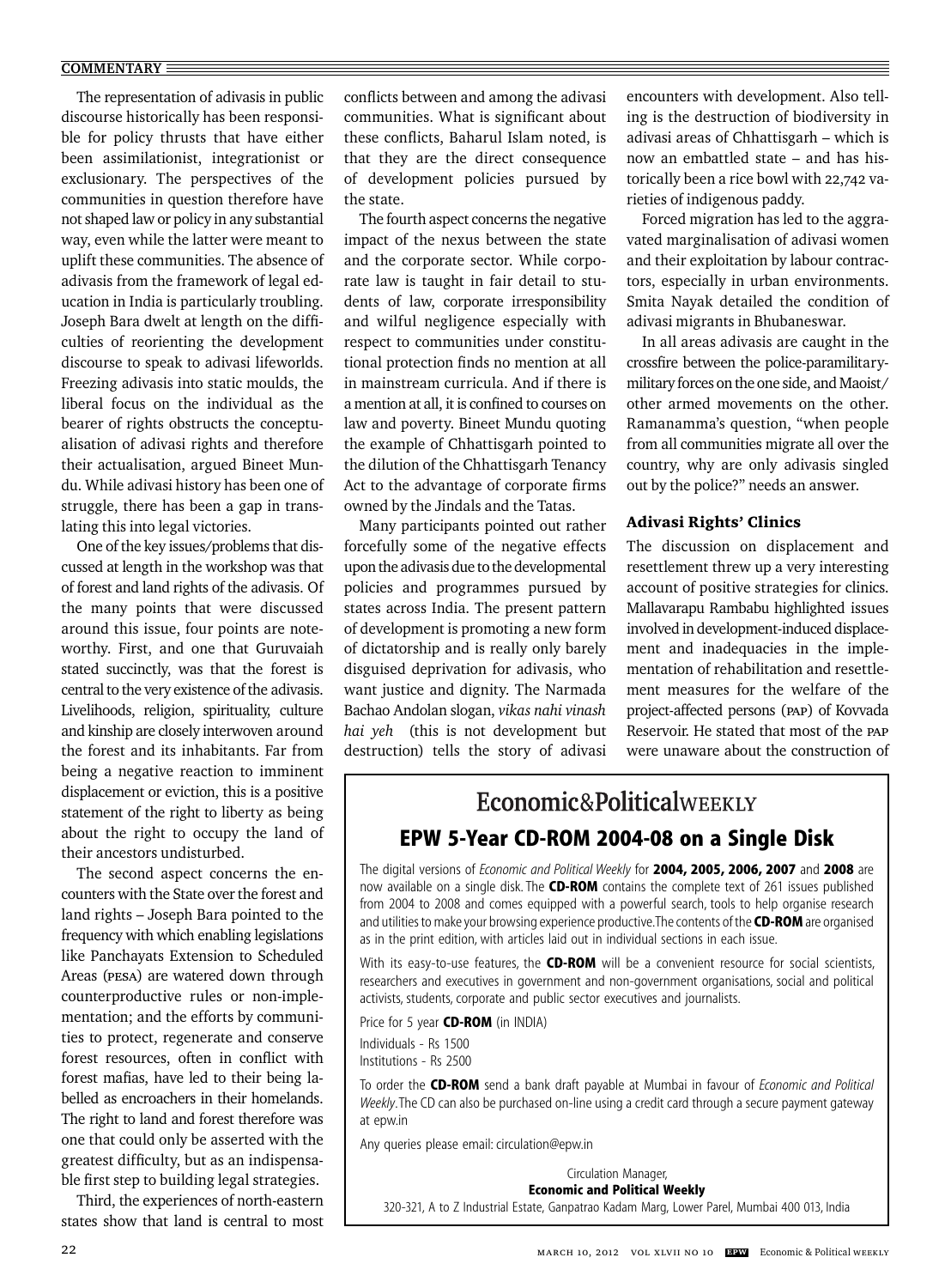the dam and it was so unprepared to address the resettlement and rehabilitation. He had organised the PAP and started a campaign/agitation at the entrance of the Kovvada dam reservoir. In the end, after several rounds of negotiations, they managed to get land for land, and housing colonies with complete infrastructure – with homes and public facilities. The involvement of adivasi communities in the process of rehabilitation is critical.

The diversity within the category of scheduled tribes (STs) gives rise to contentious claims for reservation, which must be politically resolved, as we are already witnessing in the case of Malas and Madigas. There are two issues that are interrelated but distinct. The first has to do with inclusion of certain tribes in their schedule, which is prepared statewise. Here, despite the fact that the Koyas from Bhadrachalam working in settlements of internally displaced people (IDP), like Ramanamma, may not see a difference between Gutti Koyas of Chhattisgarh and themselves, and while we need to recognise that boundaries of tribes are different from boundaries of states, concrete legal and administrative strategies need to be developed in close consultation with communities. There are instances where village revenue officers took a benevolent view of IDP families and issued them residence certificates if they had settled in the village, but there is little documentation of the creative use of powers by local-level officers and administrators who belong to these communities themselves. The second issue has to do with the gross under-representation of forest and primitive tribes and overrepresentation of *lambadas* in education and public employment in Andhra Pradesh. This debate on internal categorisation is a political debate that has yet to gain momentum among the STs.

The targeting of adivasis by Naxalites and police give rise to a high volume of cases related to compensation, murder of "informants," arbitrary arrest, "bind over" cases, and random searches, that go completely unaddressed and have no legal redress.

The procedures and structures of the Indian legal system and the process of delivery of justice are entirely alien to the

traditional and customary justice delivery system, which relies on an oral culture. This is one aspect of legal pluralism. The second aspect is that while law is used to deliver rights, the adivasis have been deprived of rights. The adversarial system is, according to K B Saxena, a disaster where adivasis are concerned as it is only used to deliver injustice to them. Adivasis appear in law and before courts mostly as the accused. They are mostly unaware of the law and its ifs and buts. Therefore when they appear before the justice delivery authority, they have limited information to share, which is mostly restricted to their knowledge of their land and forests. This is where their ethos come into direct conflict with the written, rule bound systems of formal courts, putting them at a disadvantage.

To cite a concrete example, if an adivasi wants to report about a crime, she would prefer an oral complaint, which only states that a crime has been committed – adivasis who submit complaints will not get into the facts of the case but only state that such a crime has been committed. This information has to be translated into a written complaint. This is a critical exercise where the immediate injustice has to be turned into a complaint that should contain ingredients of violence and violations perpetrated against them. This is a task that a skilled and proactive legal clinic can accomplish. Given a situation where the interface between the adivasis and the non-adivasis continues to be exploitative of the adivasi, the latter's thresholds as far as formal justice systems go, are very low. It is this that needs strengthening.

In general, the strategies used by nonadivasis in alienating land from the adivasis are by maintaining a friendly ambience and striking at the adivasis when they are most vulnerable and unaware, observed K B Saxena, drawing on his long experience. The non-adivasi will lie low during the limitation period of 12 years and collect all documents required. Once he has collected all documents and the period of 12 years is over the nonadivasi interpolates his name in all the records systematically and fraudulently. Once the revenue records are changed then there is very little the adivasi can do. It is important to identify the areas of vulnerability – such as where there is huge alienation of land, where there is mining in particular and where there are issues related to migrant workers.

It is important that the persons who are involved in legal clinics have a deep understanding of the issues concerning adivasis and also able to deal with the external world. Legal clinics should run as multiple assistance clinics that are completely transparent and accountable with maximum participation from the adivasi communities in each area. The gram sabha is an institution uniquely poised to be the watchdog and custodian of community rights. But processes of transparency and accountability need to be strengthened. It is important to train adivasi youth who are able to speak the language of the adivasis and also understand their issues as paralegal workers who will pursue cases with the various agencies including the government officials and help in restoration of the land to the adivasis. The legal clinic can serve as a resource centre which provides information to lawyers and the adivasis and help them with the various court processes – and supports adivasi lawyers as far as possible in this endeavour. The appointment of adivasi lawyers as legal counsel in the Integrated Tribal Development Agencies in Andhra Pradesh has been tardy, despite the official recognition that they must be able to represent themselves.

There are 26 sts, B N Yugandhar pointed out, among whom there are no literate generations. Education should be given importance in the schedule areas. The state must ensure that the directive principles of state policy that promotes educational and economic interests of the weaker sections of the society especially the STs are upheld and they are protected from social injustice and exploitation. The community-based clinics will be in a position to audit disentitlements especially to education and health, and seek redress.

### Legislations

The Forest Rights Act (FRA) has created a moral legitimacy and has protected the rights and interests of the adivasis. Similarly the PESA has been instrumental in conferring self-rule and original rights to